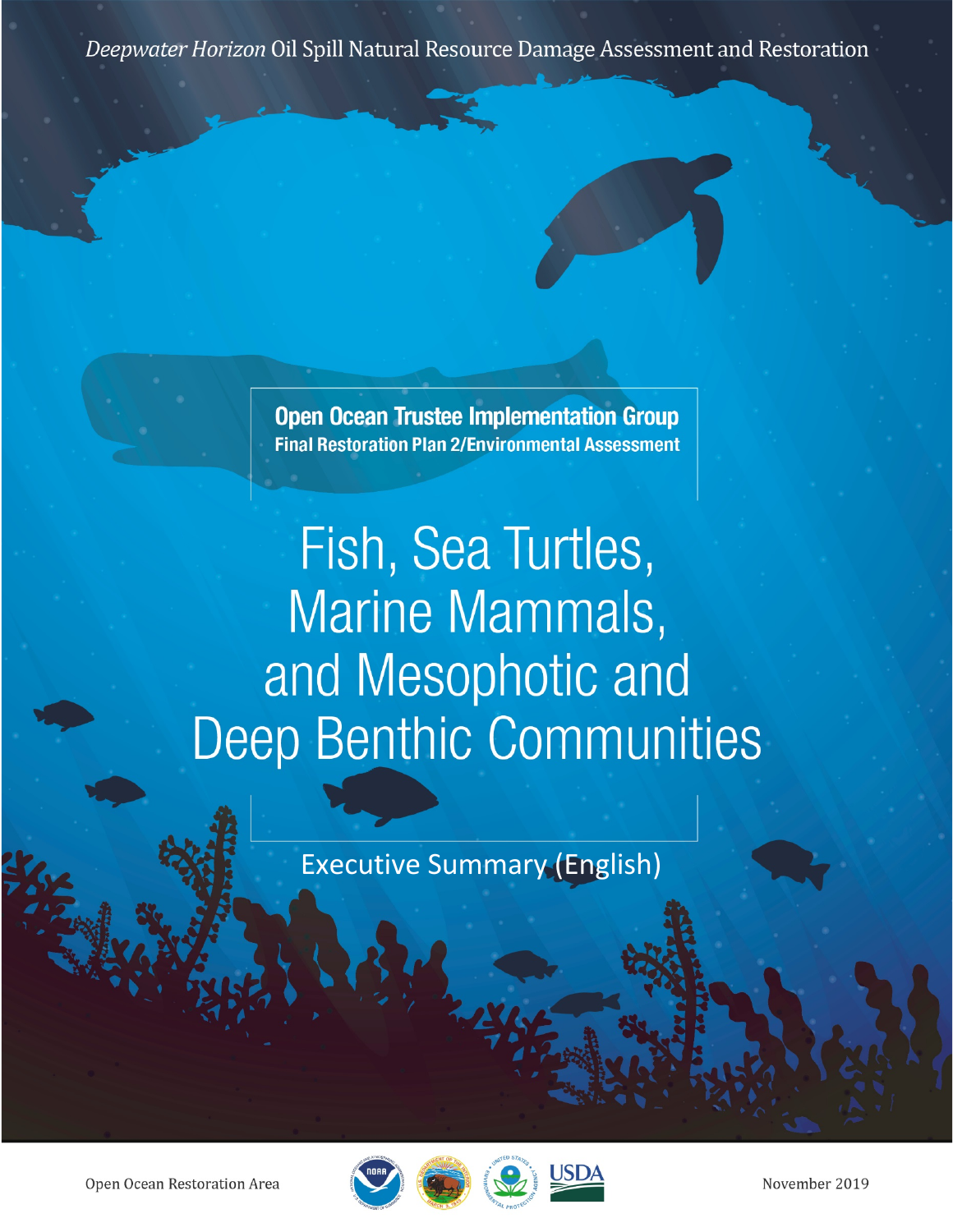**Suggested Citation**: Open Ocean Trustee Implementation Group. 2019. *Deepwater Horizon* Oil Spill Natural Resource Damage Assessment, Open Ocean Trustee Implementation Group, Final Restoration Plan 2/ Environmental Assessment: Fish, Sea Turtles, Marine Mammals, and Mesophotic and Deep Benthic Communities.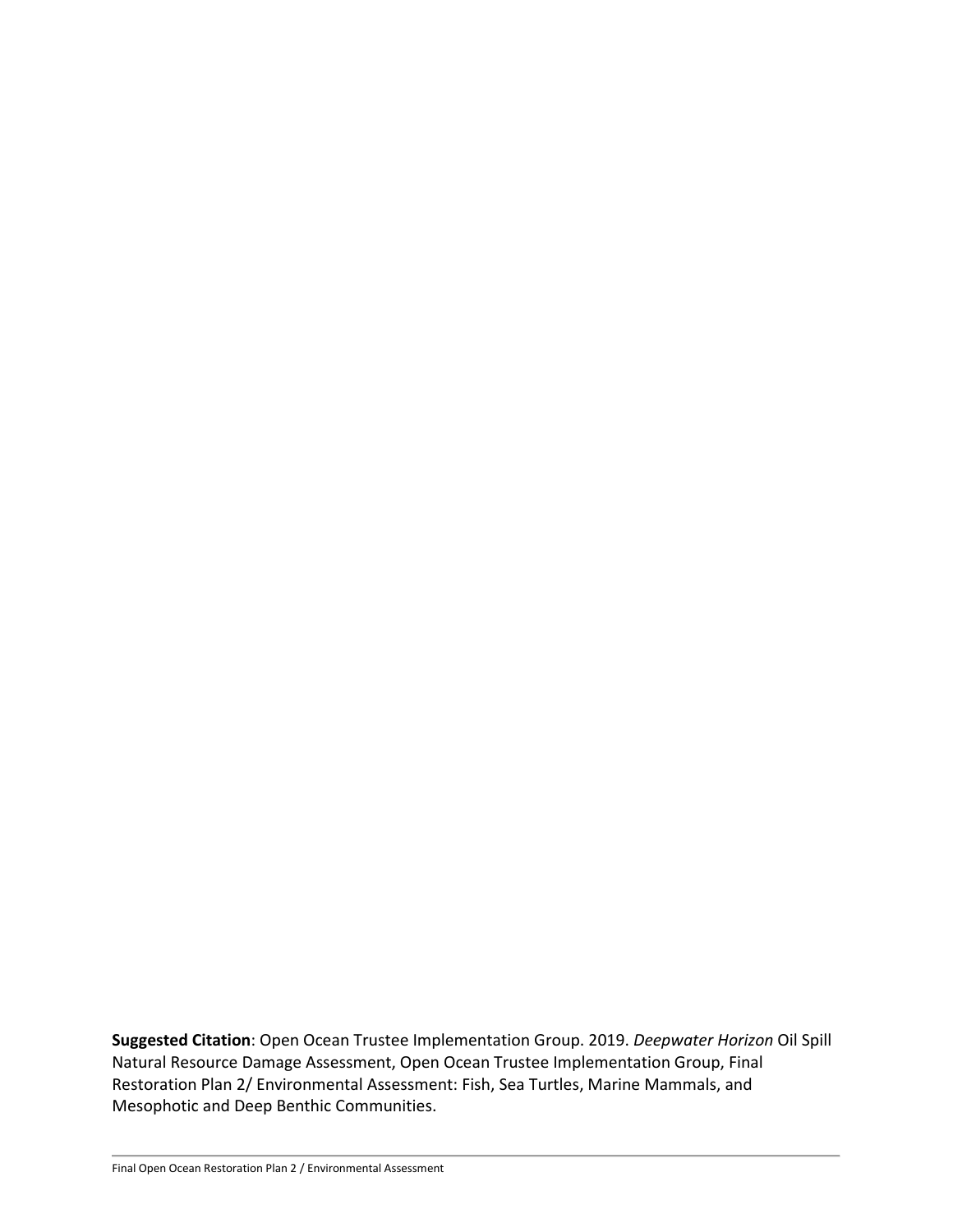## **Executive Summary**

On April 20, 2010, the *Deepwater Horizon* (DWH) mobile drilling unit exploded, resulting in a massive release of oil from the BP Exploration and Production Inc. (BP) Macondo well, causing loss of life and extensive natural resource injuries. Oil spread from the deep ocean to the surface and nearshore environment from Texas to Florida. Extensive response actions were undertaken to try to reduce harm to people and the environment. However, many of these response actions had collateral impacts on the environment and on natural resource services.

As part of a 2016 settlement, BP agreed to pay a total of \$8.1 billion in natural resource damages (inclusive of Early Restoration funding) over a 15-year period, and up to an additional \$700 million for adaptive management or to address injuries to natural resources that are presently unknown but may come to light in the future. The settlement allocated a specific sum for restoration within specific Restoration Areas and Restoration Types.

This *Deepwater Horizon* Oil Spill Open Ocean Trustee Implementation Group Final Restoration Plan 2/Environmental Assessment: Fish, Sea Turtles, Marine Mammals, and Mesophotic and Deep Benthic Communities (RP/EA) was prepared by the Open Ocean Trustee Implementation Group (TIG) to conduct planning and restoration of lost natural resources in the Open Ocean Restoration Area as a result of the DWH oil spill. The Open Ocean TIG is responsible for restoring the natural resources and services within the Open Ocean Restoration Area that were injured by the April 20, 2010, DWH oil spill and associated spill response efforts. The Open Ocean TIG has prepared this RP/EA to 1) inform the public about its DWH natural resource damage assessment (NRDA) restoration planning efforts, and 2) present analysis on the potential restoration benefits and environmental consequences of the alternatives.

The purpose of restoration, as discussed in this document and detailed more fully in the *Deepwater Horizon* Oil Spill: Final Programmatic Damage Assessment and Restoration Plan and Final Programmatic Environmental Impact Statement (PDARP/PEIS), is to make the environment and the public whole for injuries resulting from the oil spill by implementing restoration actions that return injured natural resources and services to baseline conditions and compensate for interim losses in accordance with the Oil Pollution Act of 1990 (OPA) and associated NRDA regulations. The PDARP/PEIS and Record of Decision (ROD) can be found at: [https://www.gulfspillrestoration.noaa.gov/restoration-planning/gulf](https://www.gulfspillrestoration.noaa.gov/restoration-planning/gulf-plan/)[plan/](https://www.gulfspillrestoration.noaa.gov/restoration-planning/gulf-plan/)

The Open Ocean TIG includes four federal Trustee agencies: U.S. Department of Commerce (DOC), represented by the National Oceanic and Atmospheric Administration (NOAA); U.S. Department of the Interior (DOI), represented by the U.S. Fish and Wildlife Service (USFWS), the National Park Service (NPS), and the Bureau of Land Management (BLM); U.S. Department of Agriculture (USDA); and U.S. Environmental Protection Agency (EPA). NOAA is the lead federal Trustee for preparing this RP/EA pursuant to the National Environmental Policy Act (NEPA). The federal agencies of the Open Ocean TIG are acting as cooperating agencies for the purposes of compliance with NEPA in the development of this RP/EA. As federal agencies, each cooperating agency on the Open Ocean TIG adopts the NEPA analyses in this RP/EA. In accordance with 40 CFR §1506.3(a) and the Trustee Council Standard Operating Procedures for Implementation of the Natural Resource Restoration for the *Deepwater Horizon* (DWH) Oil Spill (DWH 2016b, Section 9.4.2 and Appendix F), each of the three federal cooperating agencies (DOI, USDA, and EPA) participating on the Open Ocean TIG reviewed the RP/EA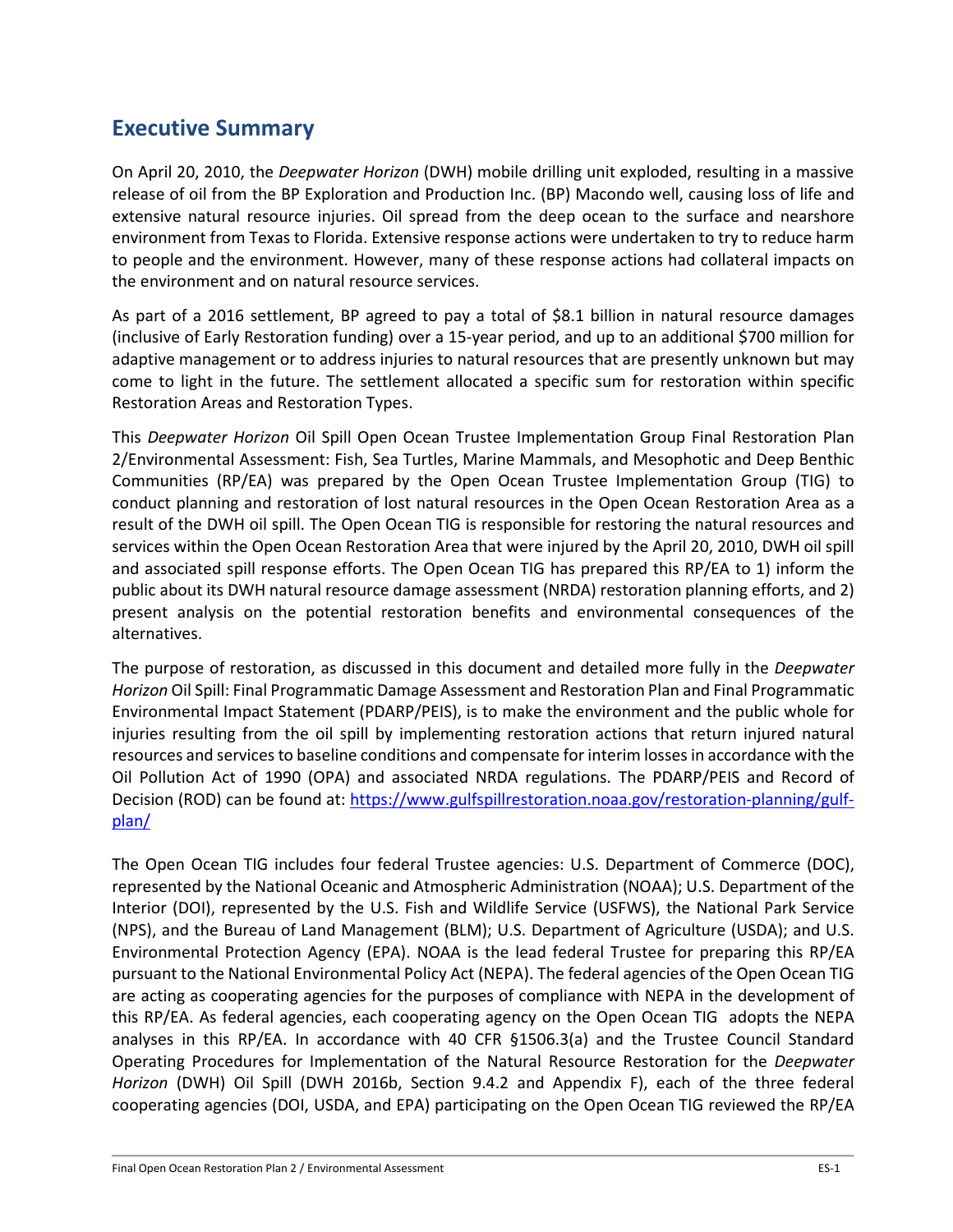for adequacy in meeting the standards set forth in its own NEPA implementing procedures. Accordingly, a Finding of No Significant Impact (FONSI) has been prepared and is included as Appendix H of this RP/EA. Adoption of the environmental assessment is completed via signature on the relevant NEPA decision document. The Open Ocean TIG has undertaken this restoration planning effort to meet the purpose of restoring those natural resources and services injured as a result of the DWH oil spill. Restoration activities are intended to restore or replace natural resources and services to their baseline condition and to compensate the public for interim losses from the time natural resources are injured until they recover to baseline conditions.

In developing a reasonable range of alternatives suitable for addressing the injuries caused by the DWH oil spill, the Open Ocean TIG reviewed the Trustee programmatic restoration goals and Restoration Type specific goals specified in the PDARP/PEIS. The Open Ocean TIG also used criteria identified in the PDARP/PEIS, including evaluation factors in the OPA regulations (15 CFR §990.54), the current and future availability of funds under the DWH NRDA settlement payment schedule, as well as projects already funded or proposed to be funded by the other DWH restoration funding sources.

Projects comprising the reasonable range of alternatives considered in this RP/EA were developed through review of project ideas submitted to the DWH project portal since the DWH restoration planning process was initiated in 2010. The Open Ocean TIG reviewed more than 1,600 restoration project ideas submitted by the public, non-governmental organizations, and local, state and federal agencies.

In this RP/EA, the Open Ocean TIG identified and evaluated 23 different projects in the range of reasonable alternatives, as well as a No Action alternative and a Natural Recovery alternative. The projects evaluated in this RP/EA are consistent with the restoration approaches described in the PDARP/PEIS for the Fish and Water Column Invertebrates, Sea Turtles, Marine Mammals, and Mesophotic and Deep Benthic Communities Restoration Types. This Final RP/EA selects 18 preferred alternatives identified for implementation, at a total estimated cost of \$225,776,700 (Table ES-1). This RP/EA also includes Monitoring and Adaptive Management Plans for all preferred projects, as Appendix A to this document.

The Draft RP/EA was available for a 79-day public comment period from May 15, 2019 through August 2, 2019. During the public comment period, the Open Ocean TIG held one public meeting and two public webinars to facilitate the public review and comment process. The Open Ocean TIG accepted public comments through the Trustee Council's website, via U.S. mail, and during public meetings and webinars. Overall, the Open Ocean TIG received a total of 53 comments via the public meetings, webinars, and web submissions. Chapter 1 of this document provides further detail on the public comment process and key changes. Chapter 5 provides the Open Ocean TIG's responses to public comments.

The public, government agencies, and other entities have identified and continue to identify a large number of potential restoration projects for consideration during the restoration planning process. Projects not selected in the Final RP/EA, may continue to be considered in future restoration planning efforts.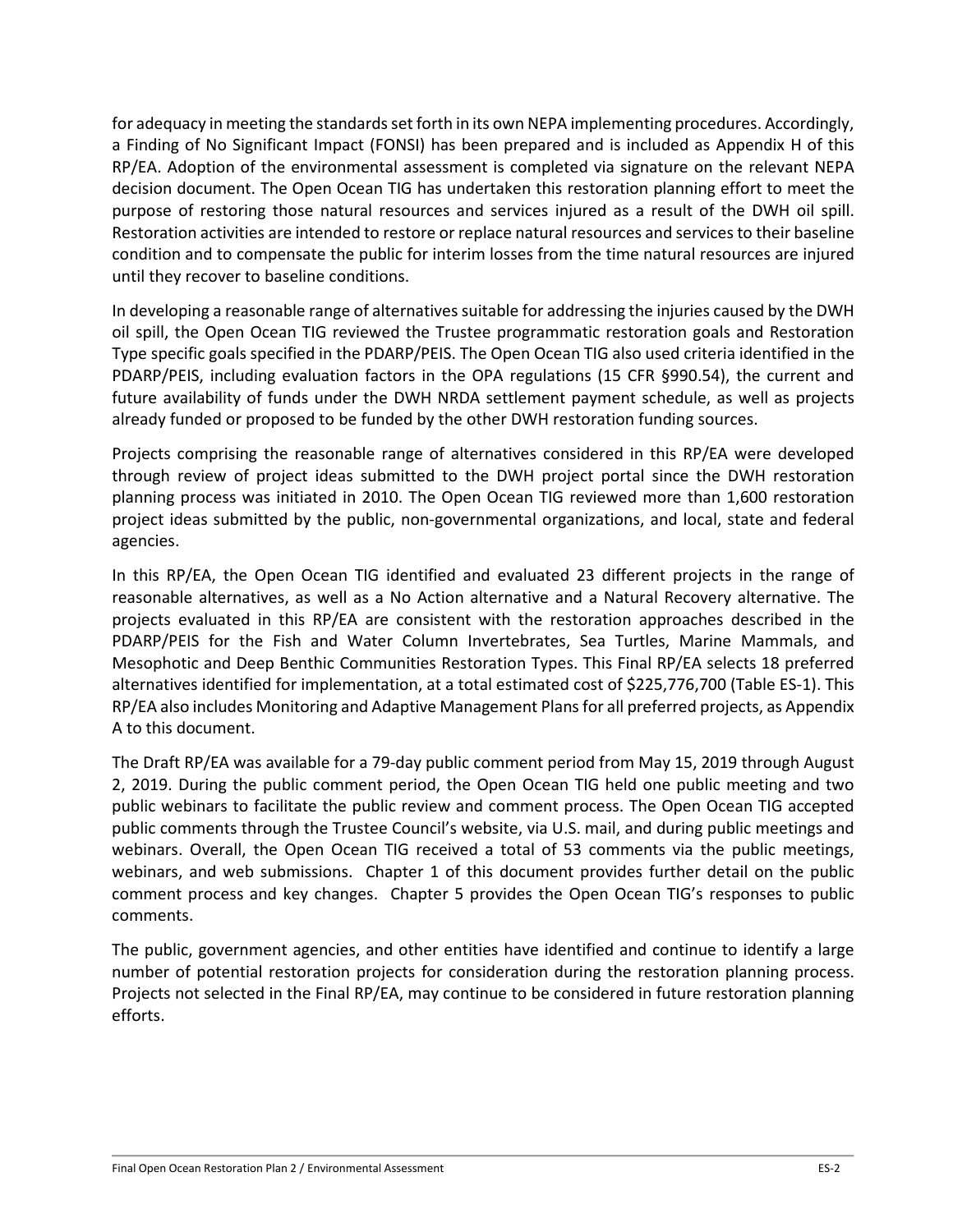| Table ES-1. Alternatives considered in this RP/EA. Asterisk (*) indicates preliminary phase restoration alternatives.<br><b>Project Alternative</b> | Preferred/                | <b>Estimated</b>     |  |  |  |  |
|-----------------------------------------------------------------------------------------------------------------------------------------------------|---------------------------|----------------------|--|--|--|--|
|                                                                                                                                                     | <b>Not Preferred</b>      | <b>Project Costs</b> |  |  |  |  |
| <b>Fish and Water Column Invertebrates</b>                                                                                                          |                           |                      |  |  |  |  |
| Reduction of Post-release Mortality from Barotrauma in Gulf of Mexico<br>Reef Fish Recreational Fisheries                                           | Preferred                 | \$30,011,000         |  |  |  |  |
| Better Bycatch Reduction Devices for the Gulf of Mexico Commercial<br>Shrimp Trawl Fishery                                                          | Preferred                 | \$17,171,000         |  |  |  |  |
| Communication Networks and Mapping Tools to Reduce Bycatch-<br>Phase 1*                                                                             | Preferred                 | \$4,416,000          |  |  |  |  |
| Restoring for Bluefin Tuna via Fishing Depth Optimization                                                                                           | Preferred                 | \$6,175,000          |  |  |  |  |
| Reduce the Impacts of Ghost Fishing by Removing Derelict Fishing Gear<br>from Marine and Estuarine Habitats                                         | Not Preferred             | \$6,128,000          |  |  |  |  |
| <b>Sea Turtles</b>                                                                                                                                  |                           |                      |  |  |  |  |
| Gulf of Mexico Sea Turtle Atlas*                                                                                                                    | Preferred                 | \$5,700,000          |  |  |  |  |
| Identifying Methods to Reduce Sea Turtle Bycatch in the Reef Fish<br>Bottom Longline Fishery*                                                       | Preferred                 | \$290,000            |  |  |  |  |
| Developing a Gulf-wide Comprehensive Plan for In-water Sea Turtle Data<br>Collection*                                                               | Preferred                 | \$655,000            |  |  |  |  |
| Developing Methods to Observe Sea Turtle Interactions in the Gulf of<br>Mexico Menhaden Purse Seine Fishery                                         | Preferred                 | \$3,000,000          |  |  |  |  |
| Reducing Juvenile Sea Turtle Bycatch through Development of<br>Reduced Bar Spacing in Turtle Excluder Devices                                       | Preferred                 | \$2,249,000          |  |  |  |  |
| Long-term Nesting Beach Habitat Protection for Sea Turtles                                                                                          | Preferred                 | \$7,000,000          |  |  |  |  |
| Reducing Sea Turtle Entanglement from Recreational Fishing Debris                                                                                   | Not Preferred             | \$1,113,600          |  |  |  |  |
| Reducing Sea Turtle Bycatch at Recreational Fishing Sites*                                                                                          | Not Preferred             | \$1,329,000          |  |  |  |  |
| <b>Marine Mammals</b>                                                                                                                               |                           |                      |  |  |  |  |
| Reducing Impacts to Cetaceans during Disasters by Improving<br><b>Response Activities</b>                                                           | Preferred                 | \$4,287,000          |  |  |  |  |
| Compilation of Environmental, Threats, and Animal data for Cetacean<br>Population Health Analyses*                                                  | Preferred                 | \$5,808,500          |  |  |  |  |
| Reduce Impacts of Anthropogenic Noise on Cetaceans                                                                                                  | Preferred                 | \$8,992,200          |  |  |  |  |
| Reduce and Mitigate Vessel Strike Mortality of Cetaceans                                                                                            | Preferred                 | \$3,834,000          |  |  |  |  |
| Assessment of Northern Gulf of Mexico Shelf Small Cetacean Health,<br>Habitat Use, and Movement Patterns                                            | Not Preferred             | \$4,620,000          |  |  |  |  |
| <b>Mesophotic and Deep Benthic Communities</b>                                                                                                      |                           |                      |  |  |  |  |
| Mapping, Ground-truthing, and Predictive Habitat Modeling                                                                                           | Preferred                 | \$35,909,000         |  |  |  |  |
| Habitat Assessment and Evaluation                                                                                                                   | Preferred                 | \$52,639,000         |  |  |  |  |
| Coral Propagation Technique Development                                                                                                             | Preferred                 | \$16,951,000         |  |  |  |  |
| <b>Active Management and Protection</b>                                                                                                             | Preferred                 | \$20,689,000         |  |  |  |  |
| Habitat Characterization at Known High Priority Sites                                                                                               | Not Preferred             | \$21,500,000         |  |  |  |  |
|                                                                                                                                                     | <b>Sum</b><br>(Preferred) | \$225,776,700        |  |  |  |  |

**Table ES-1. Alternatives considered in this RP/EA. Asterisk (\*) indicates preliminary phase restoration alternatives.**